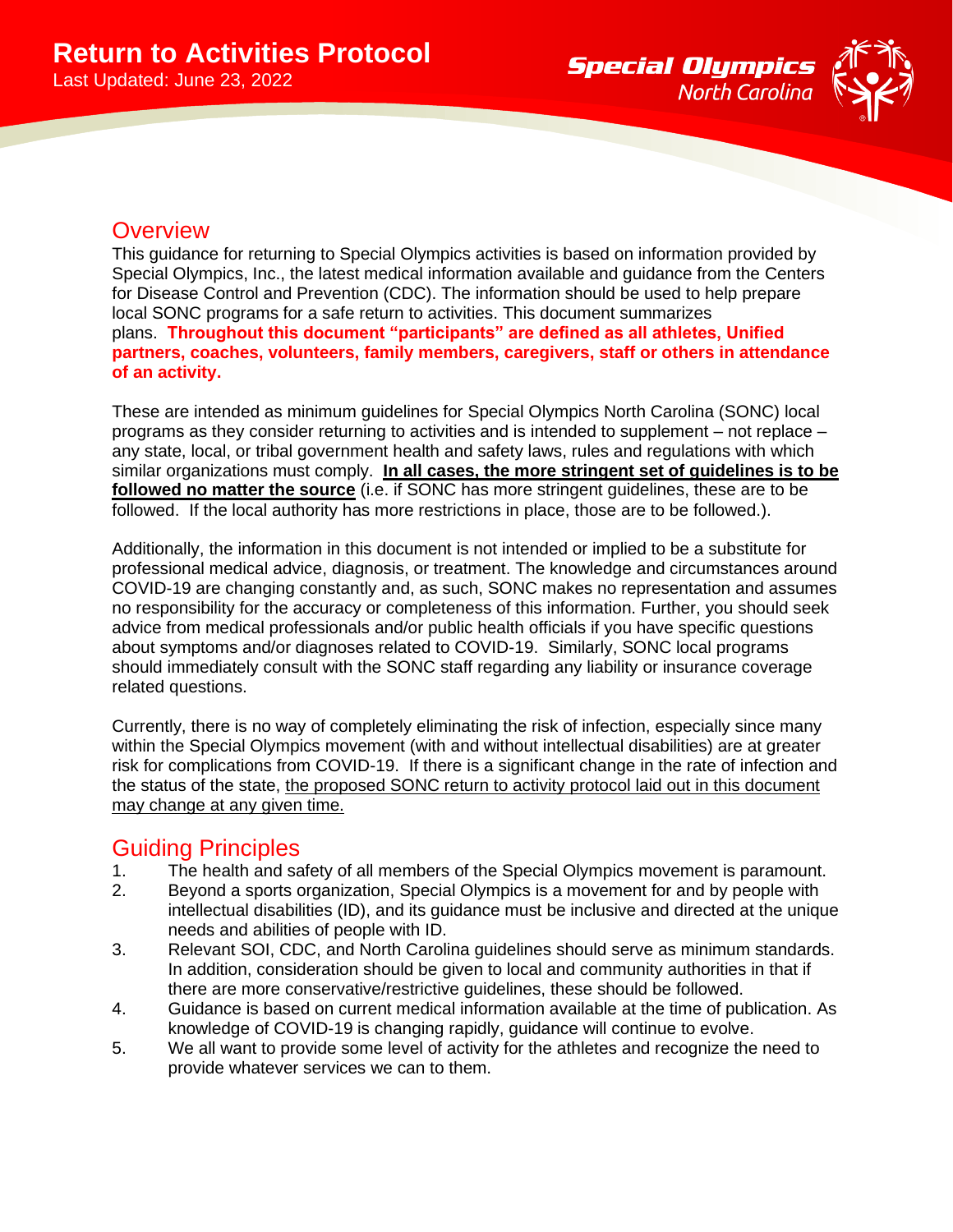

# Plans for Return to Activity

### *All guidelines in this document are in effect until July 31, 2022, realizing that they may be updated at any time due to changing circumstances.*

Currently Special Olympics North Carolina is allowing all in-person activities.

### **Guidelines for any activities:**

All in-person gatherings should abide by the following:

- Everyone involved is comfortable with in-person activity. Any participant can opt out at any time.
- All are expected to follow parameters laid out by the state of North Carolina, local entities and relevant facilities.
- The organizer should have Personal Protective Equipment (PPE) available for all participants (masks, hand sanitizer, etc.)
- A [communicable disease acknowledgment and waiver form](https://forms.office.com/Pages/ResponsePage.aspx?id=hUQ6Ym-1YUKUYG4c8OYxXX7O8OVVeVtFk9jhrAB4p99URVQ1T1cwT1BHSEtOVlY5RUY5RTQ2UjFFNiQlQCNjPTEu) must be completed by all athletes, Unified partners, coaches, officials, volunteers, others in attendance of an activity, and families/caregivers if they will not exclusively be in spectator only spaces. This only has to be completed once.
- Masks are optional in all settings, though still recommended indoors.
- There is no capacity limit on events.
- Guidance for transportation arrangements is provided in this document.
- All of the usual safety recommendations are encouraged (handwashing, social distancing where possible, no sharing of equipment, etc.).
- Vaccinations are not required to participate in SONC activities, but they are encouraged.
- We have a full go-ahead for all sports. Please continue to follow the general guidelines for mask-wearing as laid out in this document. A sport-by-sport breakdown is available [here.](https://specialolympicsnc.sharepoint.com/:w:/s/sports/EYt22zkMckRKik77-Cnsn2YBc3w53GWmXoKOTmZm4dRTAw?e=TskdEs)
- There is no longer any requirement to conduct the on-site screening process.
- Athlete Participation Packets (medicals) must be up-to-date for any athlete participating in any in-person activity (other than activities happening in a single school). Updated forms must be on file before participation.
- **If any SONC trainings/activities happen in a single school facility within the usual school operations/schedule, they may fall under all guidelines the school system has in place for their students rather than those provided by SONC. All of these functions would be considered school activities. Only if students travel to a multischool event would this be considered an SONC event and fall under all of our requirements including the need for a current Athlete Participation Packet.**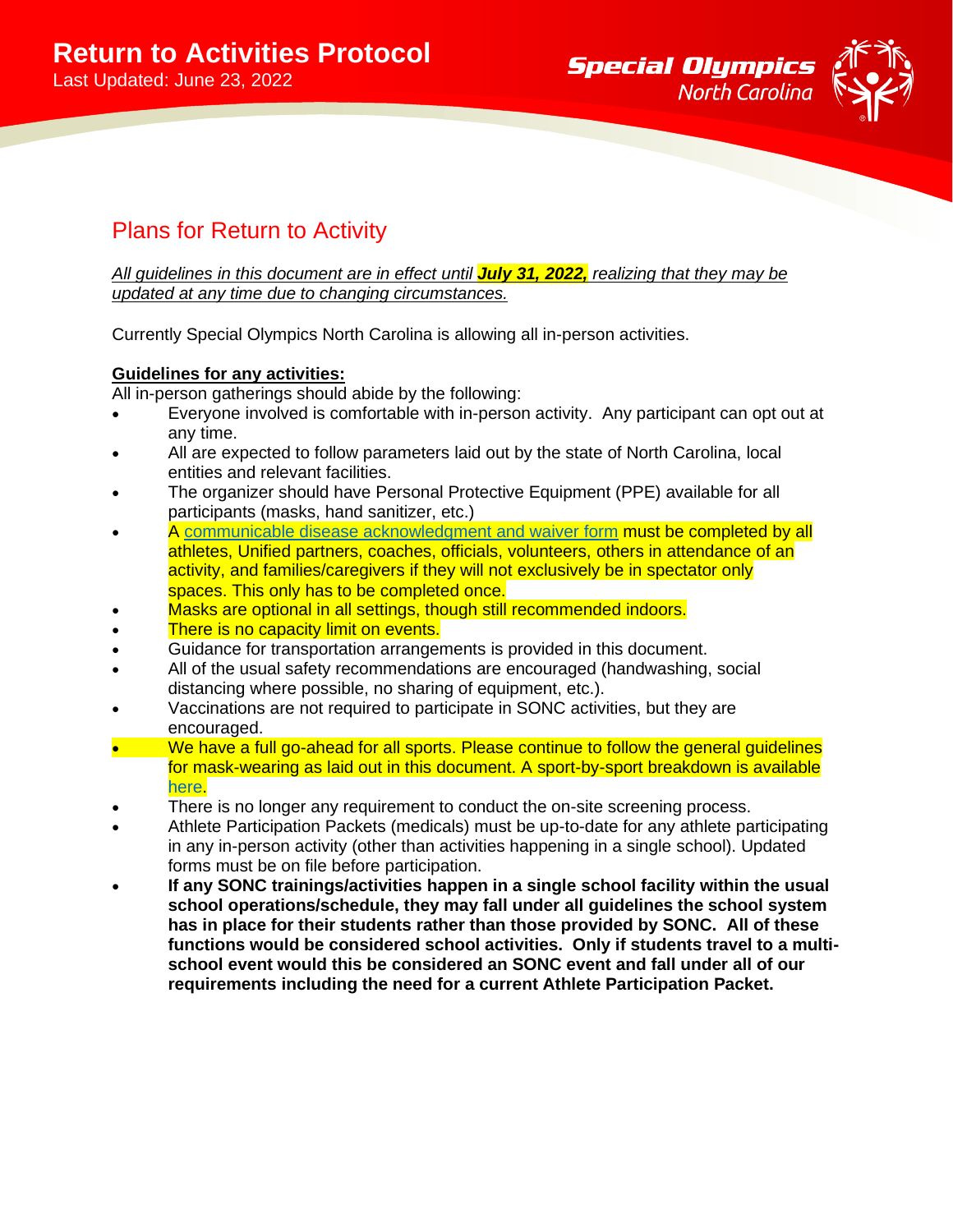

# Transportation Guidance

Special Olympics North Carolina (SONC) recognizes that transportation is a constant challenge under the best of circumstances. As we all try to maintain the safest environment possible for all involved, here are some guidelines to help you make decisions about transportation arrangements.

Feel free to share specific circumstances with your community resources director if you have questions.

## **Transportation Tips**

- We encourage you to only ride with members of your household if you can pull that off.
- If you need to carpool/share a vehicle, everyone is encouraged but not required to wear a mask the entire time while in the vehicle. Always verify that everyone is comfortable with this situation.
- Rental car companies do have a shortage of vehicles, particularly 12-passenger vans, so book early and consider alternatives as much as possible; these include family members carpooling, renting smaller vehicles, and recruiting additional people to drive (they should have a Class A volunteer screening form on file with us), etc.
- There is no specific limit on how many people can ride in a vehicle. A reasonable guideline for larger vehicles such as vans may be 50% capacity. Work with your participants to set a number with which everyone is comfortable.
- You raise good money for your local program and investing in transportation options is perfectly reasonable and necessary!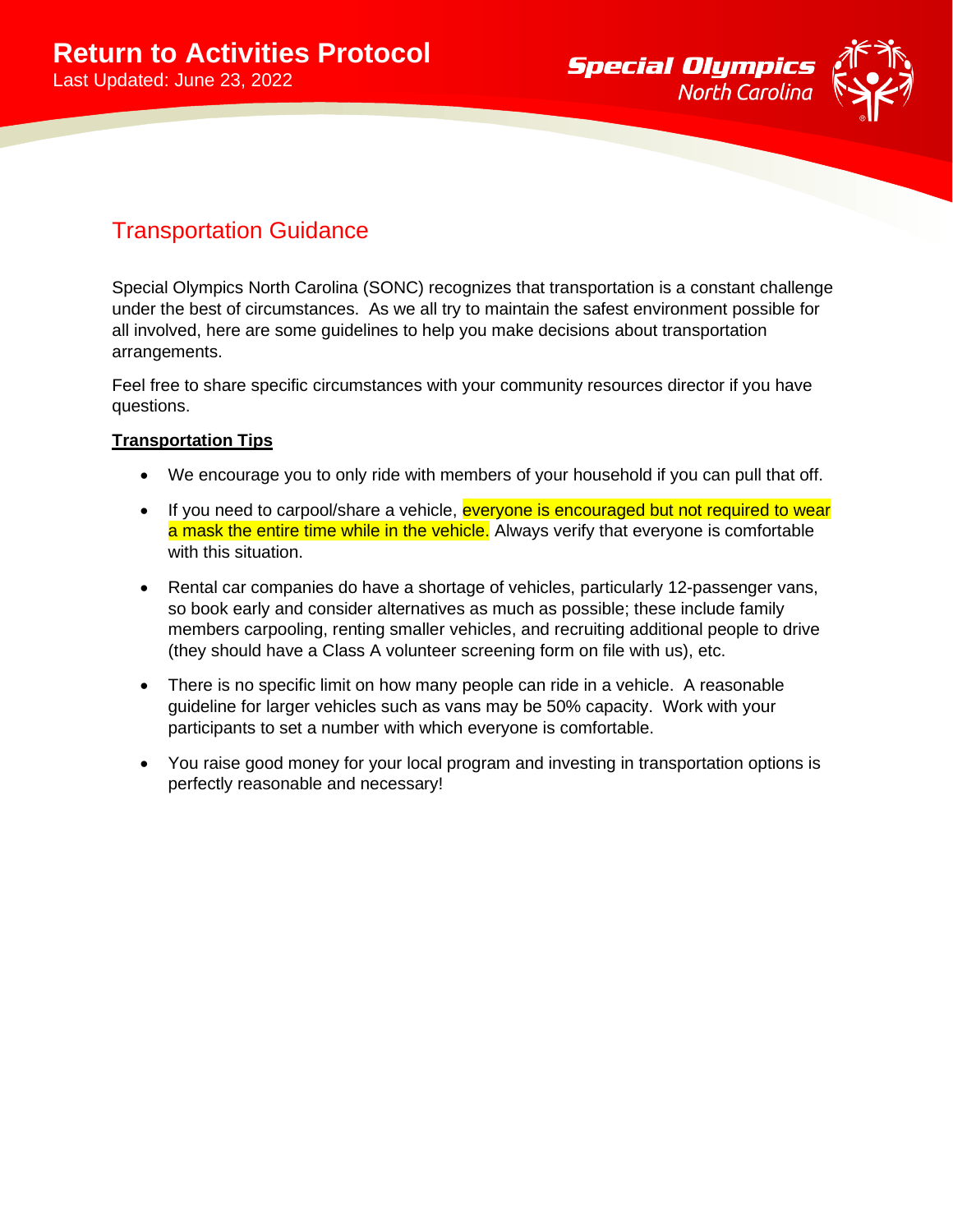

# Event Specifics

### **Fitness Training from Home**

SONC will continue to make training programs available for athletes and Unified partners. Partner Up Power Up will be in place either as a standalone fitness program or a complement to sport training.

#### **Competition Events**

#### **Local-level**

Competitions should not be held if athletes do not get at least four weeks of sport training. SONC recommends, instead, that sport showcases take place, so athletes still can participate in a sport. Divisioning and awarding of places would simply not happen at those showcase events but rather recognition of participation would be given.

Many local events are school based. All local leadership should be in regular contact with the local school system to understand their policies around the use of facilities, field trips, etc. which may impact those events. Plans for any local spring games should already be in motion; otherwise, spring games should be cancelled for 2022. Partner Up Power Up will once again be provided in addition to spring games or in lieu of a local games for those communities not holding the event.

#### **State-level**

Planning has begun for state-level events in 2022. Conditions will, however, be monitored closely to ensure that we can resume events involving overnight stays at that time.

#### **Coach Training Schools**

SONC will continue to hold coach sport training schools and Coaching Special Olympics Athletes in a virtual setting. Some in-person options may be offered in the spring. Additional trainings, including Protective Behaviors, General Orientation, and sport recertification tests, are already available online and can be accessed via the [SONC Coach and Sport Resources](https://sonc.net/get-involved/become-coach/coach-resources/)  [webpage.](https://sonc.net/get-involved/become-coach/coach-resources/)

#### **Fundraising special events (golf and fishing tournaments, polar plunges, etc.)**

Fundraising events have a lot of unique factors and there are ways to still conduct these events with adjustments. Please consult with SONC staff about any special event fundraisers so that each event can be assessed individually to determine if it will be possible in 2022.

#### **Healthy Athletes**

Healthy Athlete screening events will follow the same guidance as sport training and competition events.